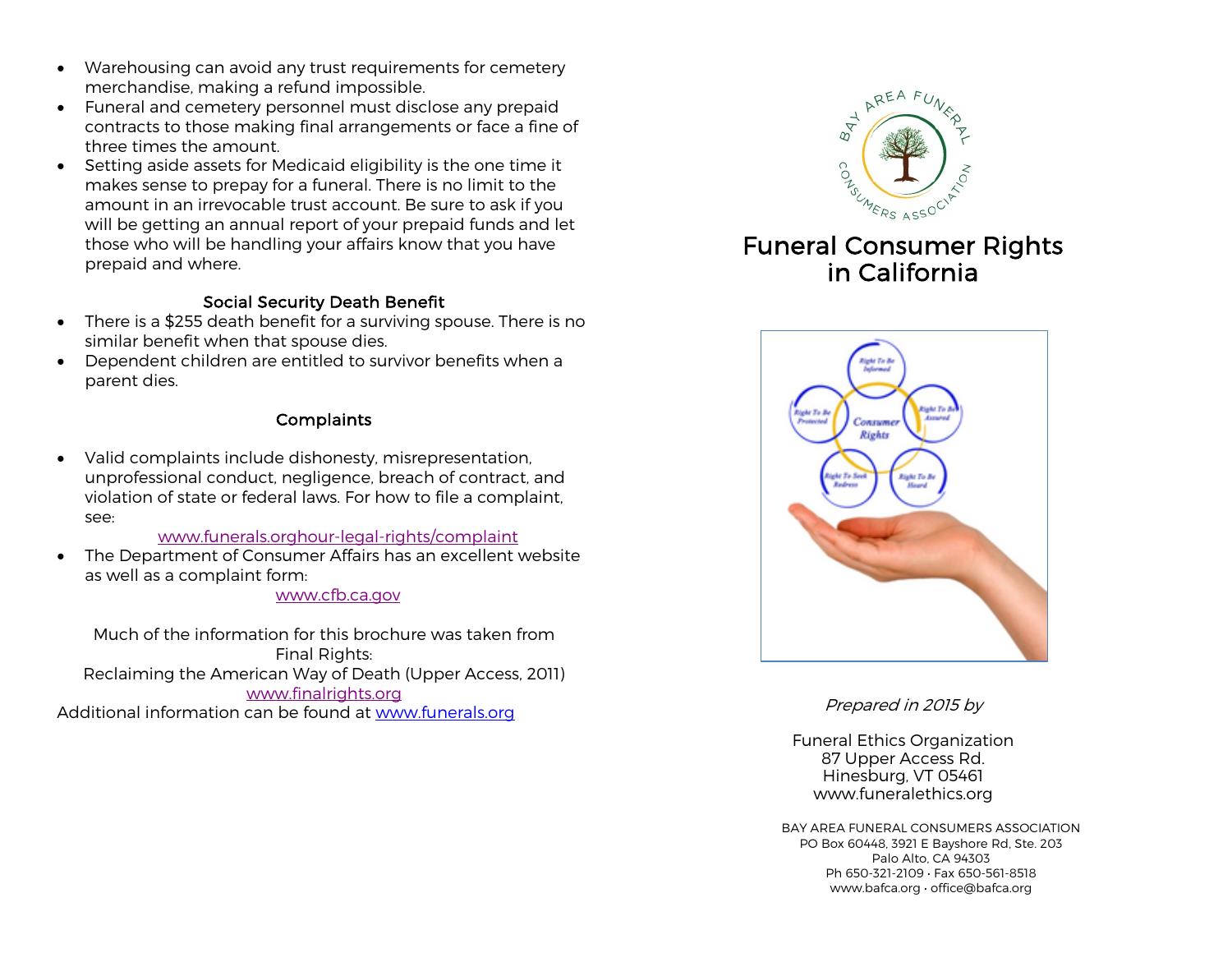## Funeral Arrangements

- You may name an agent for body disposition in your advance directives if you want someone other than your next-of-kin to be in charge.
- It is legal for a family or designated agent to handle everything without a funeral director in California.
- If you will be using a funeral home, prices must be given over the telephone. You must be given a General Price List (GPL) if you visit in person and before discussing any services. By January 2013, funeral home web sites must include a GPL if they have a web site.
- You must be shown a Casket and Outer Burial Container Price List before selecting either.
- You must be given a Statement of Funeral Goods and Services Selected with the total cost before any services are provided.
- Some of the consumer groups in this state have done a funeral price survey or have a negotiated discount for members: www.funerals.org ·
- Do not sign any contract for more than you can afford to pay. If the deceased was indigent, the county coroner's office may be consulted about covering minimal services, typically cremation. There is no other organization that assists with costs.
- A body may not be held for debt.

## Autopsy

- If the death was unexpected or the cause of death uncertain, the state will probably require an autopsy.
- If you have questions about the death, you may request and pay for a private autopsy.
- If a viewing is planned, there will likely be extra charges to repair the body for embalming.

# Organ, Body, and Tissue Donation

- If death occurs in the hospital, you are likely to be asked about organ donation. Only about 1% of the deaths are eligible for major organ donation. The organ procurement organization (OPO) will pay for any extra body preparation needed if you plan a viewing. Decline any such charge you might find on the GPL.
- After-death donation of eyes, skin, and bones may be considered. Ask the hospital social worker or the funeral director about this.
- Whole body donation to a medical school is one way to lower costs, although the family may have to pay for transportation. After study, the school will cremate the body and return the cremated remains to the family if requested. You should have back-up funeral plans if your body cannot be accepted for any reason.
- There are also non-academic companies that accept whole bodies for research and education. Various body parts will likely be shipped around the country and possibly internationally. The state has no laws regulating these companies. Note that this is an entirely different category of body donation from the traditional donation to a medical school.
- To find the nearest body donation option, the cost if any, and the reasons for body rejection check:

#### www.finalrights.org

## Embalming and Other Requirements

- Regulations, not statutes, require embalming or refrigeration after 24 hours. This would apply to bodies in the possession of a funeral home licensee, not home funeral families.
- Before a body can be embalmed, the person making arrangements must sign an authorization that discloses that embalming provides no permanent preservation.
- If shipped by common carrier, a body must be embalmed or in an airtight metal container.
- Many funeral homes have a policy that requires embalming for a public viewing. Embalming does not protect the public health. It merely delays decomposition.

## Caskets and Vaults

- Neither is required by state law for burial. A rigid combustible container is required for cremation.
- A casket will not prevent natural decomposition.
- You may build your own or purchase from a casket retailer. Vault dealers rarely sell to the public.
- The purpose of a vault is to keep the ground from caving in. It facilitates maintenance for the cemetery. It has no preservative qualities regardless of how much you spend.

## Burial

• Burial must be in an "established" cemetery. Local municipalities have jurisdiction over cemetery matters, and you will need to negotiate locally to establish a family